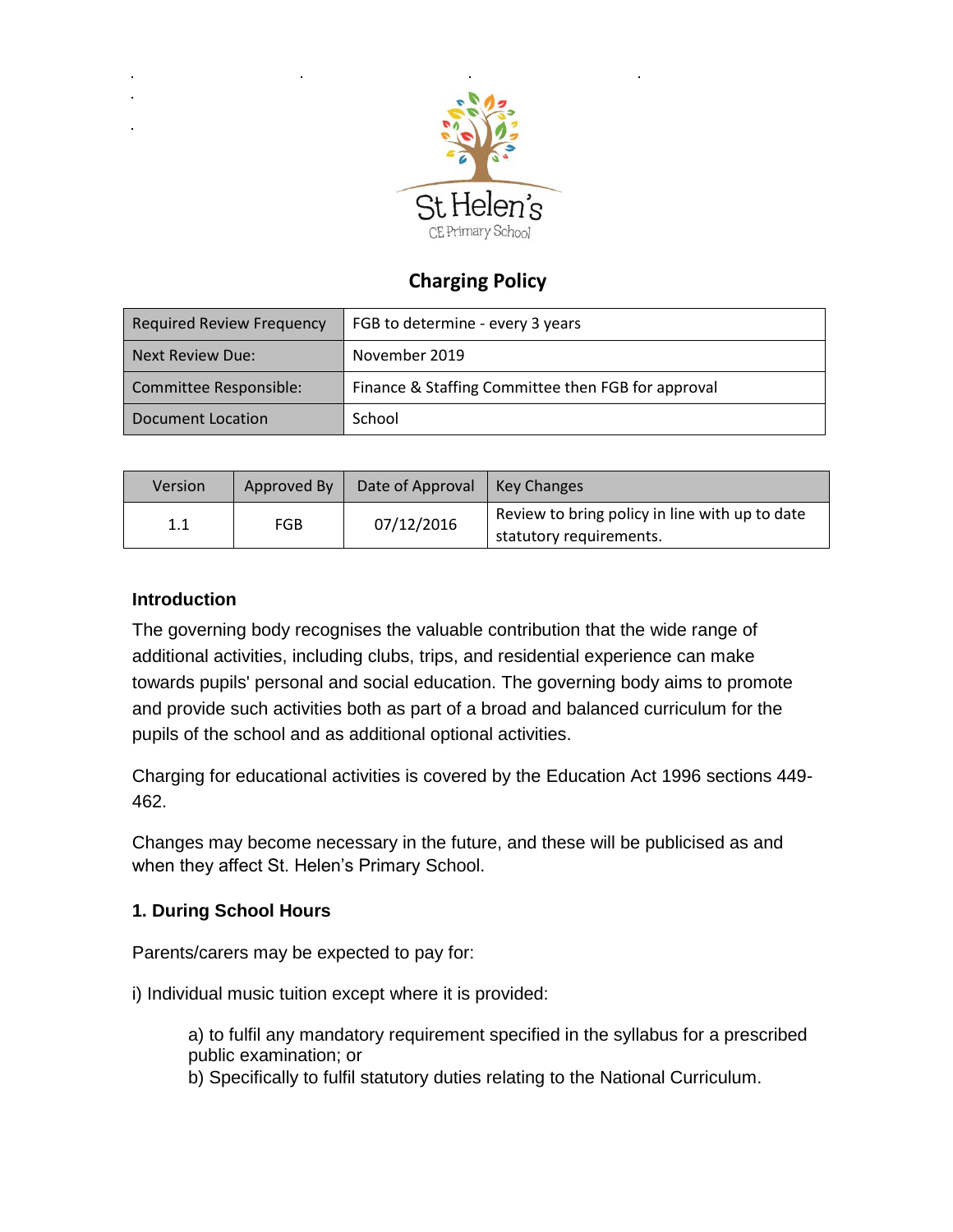ii) The cost of transport direct from home to an activity sanctioned, though not provided by the school, such as work experience.

iii) The cost of ingredients or materials if parents/carers have indicated in advance that they wish to own the finished product.

iv) Activities arranged by a third party providing:

a) parents seek leave of absence for their children to participate in accordance with school regulations;

b) the governors are not involved in the transaction;

c) charges are made direct by the third party to parents/carers;

d) parents/carers and staff released for the activity could be justified given the need to meet the statutory requirements of the school curriculum in respect of pupils participating and those remaining in school

### **2. Outside School Hours**

Charges may be made for 'Optional Extras' defined as:-

i) falling wholly or mainly outside of school hours

ii) activities not provided:

a) to fulfil any requirements specified in the syllabus for a prescribed examination; or

b) specifically to fulfil statutory duties relating to the National Curriculum; or

c) specifically to fulfil statutory duties relating to religious education;

Providing participation on the optional extra activity is on the basis of parental choice and a willingness to meet the charges.

The terms of 2ii) does allow for charging for board and lodging except where parents/carers receive financial assistance and are able to provide one of the following:

A) A letter no more than three months old from Jobcentre Plus confirming receipt of Income Support, Job Seeker's Allowance (Income Based) or income-related Employment & Support Allowance.

B) A Child Tax Credit renewal notice for the current tax year (valid if you have a family income under the prevailing limit for Child Tax Credit to be received and the family DOES NOT receive Working Tax Credit).

C) A Pension Credit M1000 Award Notice showing receipt of the 'Guaranteed element' of Pension Credit.

D) A letter from the National Asylum Support Service (NASS) confirming receipt of support under Part VI of the Immigration and Asylum Act 1999.

The charges may include an element for:-